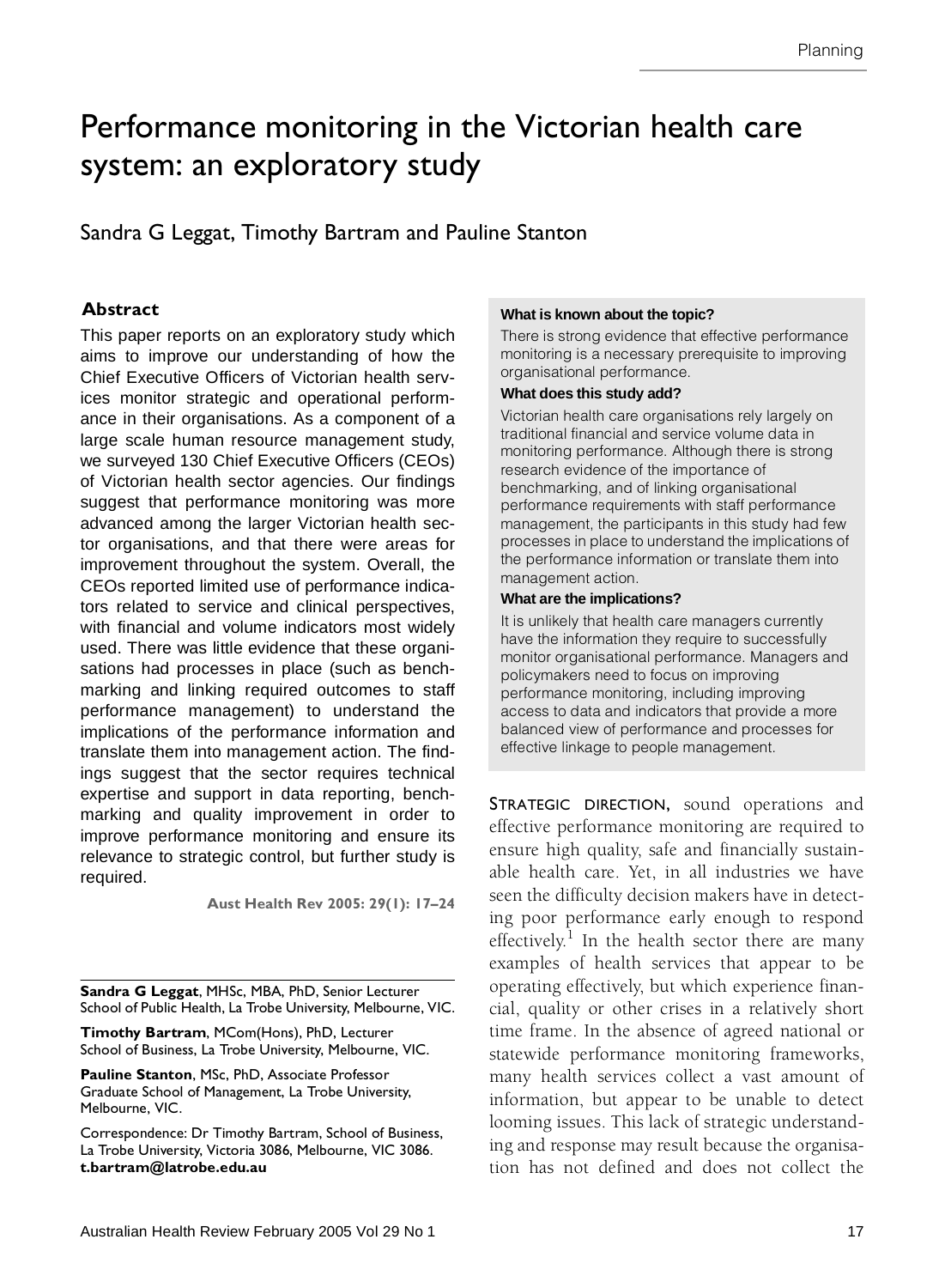correct information (possibly because there is no agreement on what comprises the correct information) or does not have an effective system for translating this feedback into appropriate action $2-4$  $2-4$ 

The strong positive link between monitoring performance and improving organisational performance has been well documented.[2,](#page-7-2)[5](#page-7-4),[6](#page-7-5) Performance information is important to improving organisational effectiveness, ensuring accountability, monitoring management and fostering col-laboration within the sector.<sup>[7](#page-7-6)</sup> The experience of health service organisations in monitoring performance has suggested the need to consider a range of performance indicators including financial indicators; service indicators that focus on satisfaction with service delivery; and clinical indicators that evaluate the processes of care and/ or the resulting patient outcomes.<sup>[8](#page-7-7)</sup> These indicators can be realised and acted upon through regular reporting to and monitoring by decision-making bodies and key stakeholders,<sup>[9](#page-7-8)</sup> through benchmarking with like organisations<sup>[10](#page-7-9)</sup> and through making links to staff performance.<sup>[11,](#page-7-10)[12](#page-7-11)</sup>

This exploratory study was conducted to improve our understanding of how the Chief Executive Officers of health services in Victoria think about performance and the methods they use to monitor strategic and operational organisational performance. As most health care organisations base performance management on measured indicators, this paper has broad implications for the health sector.

# **Methodology**

As a component of a large scale human resource management study, we surveyed the Chief Executive Officers (CEOs) of Victorian health sector agencies. One hundred and thirty questionnaires were mailed to the CEOs of metropolitan health services (*n*=12), regional health services (*n*=15), district health services (*n*= 61) and community health services  $(n = 42)$ . Sixty-four completed questionnaires (49%) were returned from the CEOs, categorised as follows: metropolitan health services (8; 67% response rate), regional health services (7; 46%), district health services (28; 46%) and community health services (21; 50%). Analysis of the characteristics of the respondent and non-respondent organisations confirmed that there were no discernable differences between the organisations that responded and those that did not.

A combination of open-ended and structured questions was used to explore how the CEOs monitored performance within their organisation, as well as how they judged the performance of peer organisations. The structured questions were directed at the use of indicators that would most commonly be used to monitor the financial perspective (such as financial results and service volumes), service (such as wait lists and satisfaction ratings) and clinical perspectives (such as adverse events, clinical outcomes and functional health status).

# **Results**

# *Use of performance indicators*

The respondents were requested to complete a table that outlined possible performance indicators (listed in [Box 1\)](#page-2-0) and indicate how these indicators were used in monitoring performance in the organisation. The use options included:

- Discussion regularly at senior/executive management meetings
- Report to the Board
- Report to funding agencies
- Publicly available community report
- Benchmark with other organisations
- Visible link to staff performance management.

Overall, the CEOs reported a strong focus on financial, volume, and patient/client satisfaction indicators, and indicators related to accreditation. They focused much less attention on indicators related to the outcomes of health care processes, such as adverse events, clinical outcomes, functional status of patients/clients and community reintegration of patients/clients. There was little emphasis on tracking indicators related to partnerships and care integration even though many of the organisations stress these aspects as important strategic objectives.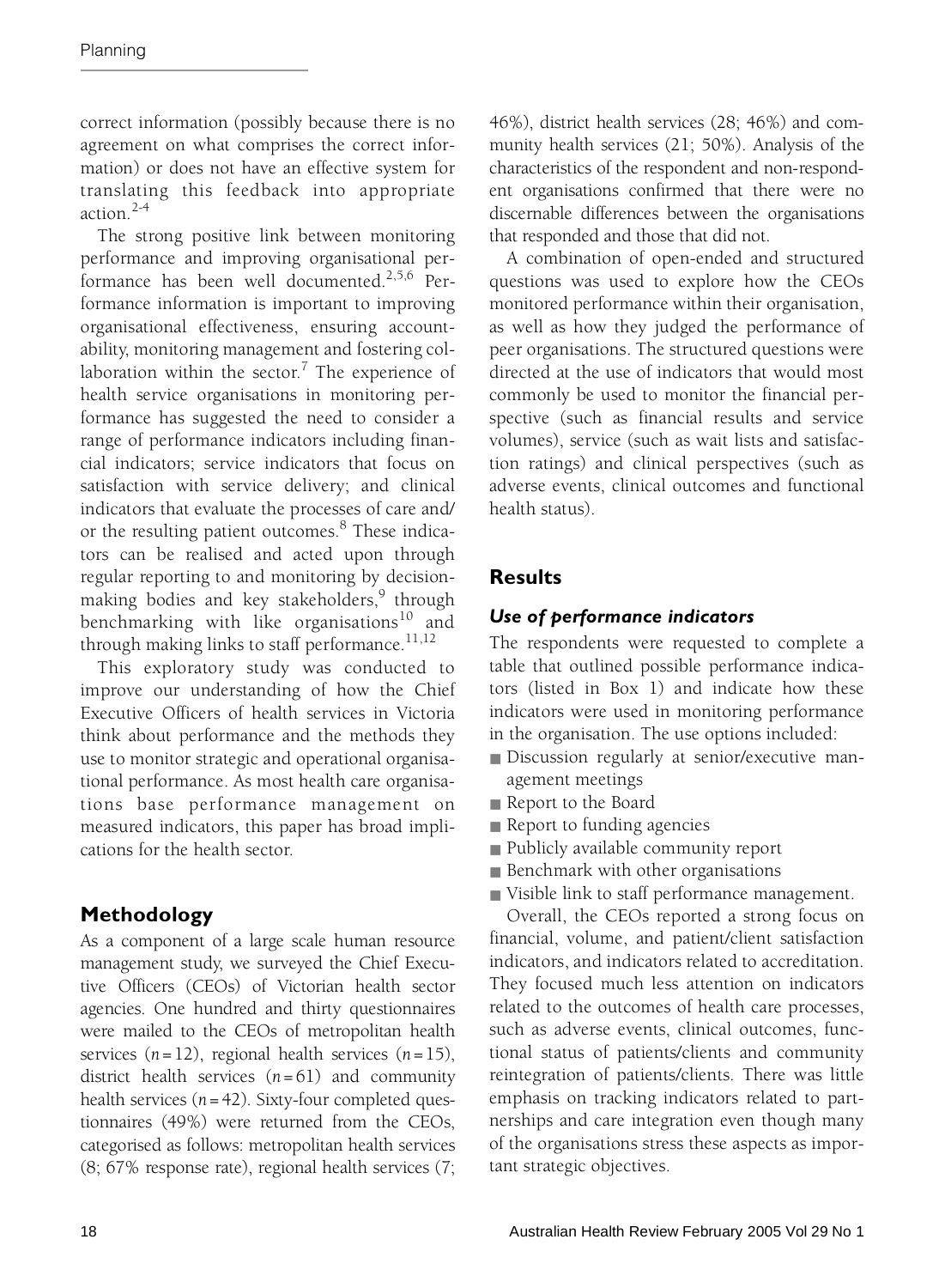For the most part the performance indicators were discussed at senior/executive management meetings and were reported to the Board of Directors. There was substantial variation in reporting to funding agencies, probably as a result of the reporting requirements of the Department of Human Services, the funder of most of these agencies. Overall, less than half of the respondents reported that they benchmarked their performance on any of these indicators with other organisations or based the organisational staff performance management processes on them. Notably, despite the importance of achieving financial and volume targets in the Victorian system, less than half of the CEO respondents indicated that they linked these indicators with internal performance management processes.

## *Use of benchmarking*

As expected, there were differences between different types of organisations in their use of benchmarking. We investigated the differences between CEO responses for metropolitan health services (MHS), regional and district hospitals and community health services (CHS). The metropolitan health services and regional health services tend to be larger and may have more resources to support their performance monitoring processes. As illustrated in [Box 2](#page-3-0), the CEOs of the MHS reported a significantly greater level of benchmarking than the other organisational types for financial results (*P* < 0.010), wait lists (*P* < 0.001), patient/client satisfaction (*P* < 0.001) and clinical outcomes (*P* < 0.001).

<span id="page-2-0"></span>

|                               | <b>Senior</b><br>management |      | Board report Funder report |      |             | Community<br>report<br><b>Benchmark</b> |                |      |             |      |                |          |              |                |
|-------------------------------|-----------------------------|------|----------------------------|------|-------------|-----------------------------------------|----------------|------|-------------|------|----------------|----------|--------------|----------------|
|                               |                             |      |                            |      |             |                                         |                |      |             |      | <b>PM link</b> |          | <b>Total</b> |                |
| Type of indicator             | $\mathbf n$                 | %    | $\mathbf n$                | $\%$ | $\mathbf n$ | %                                       | $\mathbf n$    | $\%$ | $\mathbf n$ | %    | $\mathbf n$    | %        | n            | Av %           |
| <b>Financial results</b>      | 60                          | 93.8 | 64                         | 100  | 62          | 96.9                                    | 52             | 81.3 | 29          | 45.3 | 27             | 42.2 294 |              | 76.6           |
| Accreditation                 | 62                          | 96.9 | 64                         | 100  | 53          | 82.8                                    | 45             | 70.3 | 27          | 42.2 | 27             | 42.2 278 |              | 72.4           |
| Actual<br>volumes             | 59                          | 92.2 | 58                         | 90.6 | 56          | 87.5                                    | 36             | 56.3 | 20          | 31.3 | 27             | 42.2 256 |              | 66.7           |
| Approved<br>volumes           | 59                          | 92.2 | 58                         | 90.6 | 59          | 92.2                                    | 34             | 53.1 | 20          | 31.3 | 24             |          | 37.5 254     | 66.2           |
| Patient<br>satisfaction       | 59                          | 92.2 | 55                         | 85.9 | 28          | 43.8                                    | 30             | 46.9 | 28          | 43.8 | 15             | 23.4 215 |              | 56.0           |
| Adverse events                | 54                          | 84.4 | 50                         | 78.1 | 38          | 59.4                                    | 20             | 31.3 | 14          | 21.9 | 10             | 15.6     | 186          | 48.5           |
| <b>Wait lists</b>             | 44                          | 68.8 | 36                         | 56.3 | 34          | 53.1                                    | 16             | 25.0 | 16          | 25.0 | 11             | 17.2 157 |              | 40.9           |
| Staff satisfaction            | 51                          | 79.7 | 43                         | 67.2 | 6           | 9.4                                     | 12             | 18.8 | 17          | 26.6 | 18             | 28.1 147 |              | 38.8           |
| Clinical<br>outcomes          | 45                          | 70.3 | 36                         | 56.3 | 20          | 31.3                                    | 20             | 31.3 | 11          | 17.2 | 10             |          | 15.6 142     | 37.0           |
| Care integration              | 41                          | 64.1 | 25                         | 39.1 | 16          | 25.0                                    | 14             | 21.9 | 5           | 7.8  | 9              |          | 14.1 110     | 28.7           |
| Medical staff<br>satisfaction | 25                          | 39.1 | 22                         | 34.4 | 1           | 1.6                                     | $\overline{c}$ | 3.1  | 7           | 10.9 | 10             | 15.6     | 67           | 17.5           |
| Community<br>integration      | 23                          | 35.9 | 16                         | 25.0 | 10          | 15.6                                    | 7              | 10.9 | 3           | 4.7  | 5              | 7.8      | 64           | 16.7           |
| <b>Functional status</b>      | 25                          | 39.1 | 13                         | 20.3 | 9           | 14.1                                    | 5              | 7.8  | 5           | 7.8  | 5              | 7.8      | 62           | 16.2           |
| Total/Average %               | 607                         | 73.0 | 540                        | 64.9 | 392         | 47.1                                    | 293            | 35.2 | 202         | 24.3 | 198            |          |              | 23.8 2232 44.7 |

PM = performance management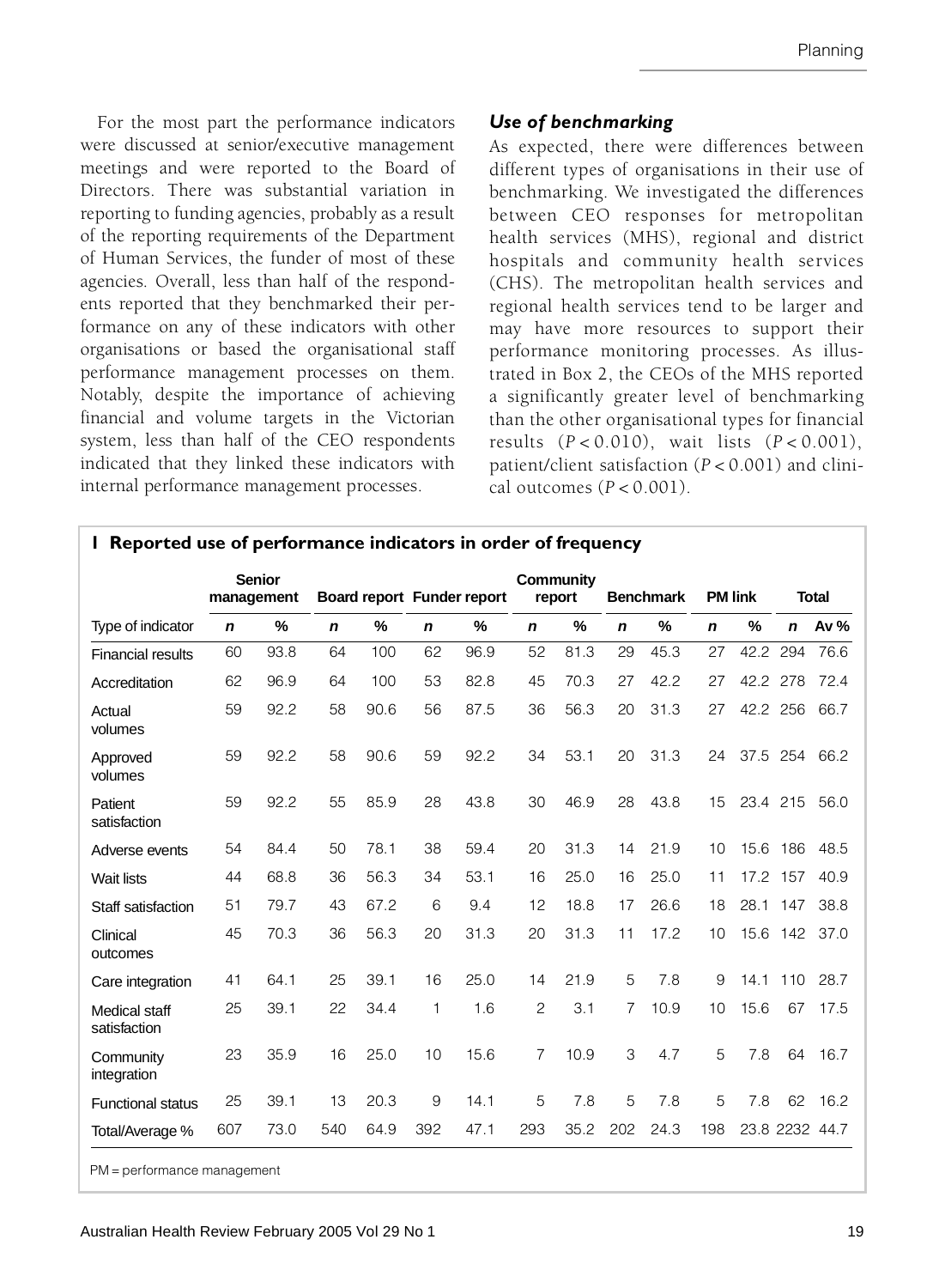|                          | Metropolitan health<br>services |       |                | <b>Regional hospitals</b> |                | <b>District hospitals</b> | <b>Community health</b><br>services |          |
|--------------------------|---------------------------------|-------|----------------|---------------------------|----------------|---------------------------|-------------------------------------|----------|
| <b>Type of indicator</b> | $\mathbf n$                     | %     | $\mathbf n$    | %                         | $\mathbf n$    | %                         | $\mathbf n$                         | %        |
| <b>Financial results</b> | 7                               | 87.5  | 5              | 71.4                      | 13             | 46.4                      | $\overline{4}$                      | 19.1     |
| Actual volume            | 5                               | 62.5  | $\overline{c}$ | 28.6                      | 3              | 10.7                      | 4                                   | 19.1     |
| Wait list                | 6                               | 75.0  | 2              | 28.6                      | $\overline{4}$ | 14.3                      | 4                                   | 19.1     |
| Staff satisfaction       | 3                               | 37.5  | 3              | 42.9                      | 3              | 10.7                      | $\overline{c}$                      | 7.1      |
| Patient satisfaction     | 8                               | 100.0 | 4              | 57.1                      | 14             | 50.0                      | 2                                   | 9.5      |
| Adverse events           | $\overline{4}$                  | 50.0  | 2              | 28.6                      | 7              | 25.0                      |                                     | 4.8      |
| Clinical outcomes        | 5                               | 62.5  | 2              | 28.6                      | $\overline{4}$ | 14.3                      | 0                                   | 0        |
| <b>Functional status</b> | $\overline{c}$                  | 25.0  | 1              | 14.3                      | $\mathfrak{p}$ | 7.1                       | 0                                   | 0        |
| Community<br>integration | 1                               | 12.5  | $\Omega$       | $\Omega$                  | $\mathfrak{p}$ | 7.1                       | 0                                   | $\Omega$ |
| Care integration         | 2                               | 25.0  | $\Omega$       | $\Omega$                  | $\mathfrak{p}$ | 7.1                       |                                     | 4.8      |
| Total/Average %          | 43                              | 53.8  | 21             | 30.0                      | 54             | 19.3                      | 18                                  | 8.3      |

#### <span id="page-3-0"></span>**2 Reported benchmarking of performance indicators**

#### *Linking performance indicators to staff performance management*

As shown in [Box 3,](#page-4-0) all of the CEOs were less likely to report that the performance measures had a visible link with the organisational staff performance management. On average, just over 40% of the MHS CEOs and fewer than 30% of the CEOs of the other organisational categories reported such linking. The MHS CEOs reported linking the financial results to the greatest extent (88%), with some linking of the service indicators, but less emphasis on linking clinical indicators. In contrast, the regional (71%) and district hospitals (100%) and CHS (71%) reported the greatest focus on linking patient satisfaction measures, as compared with only 38% of the MHS CEOs.

## *Monitoring organisational performance*

Open-ended survey questions (that allowed more than one response) asked the CEOs to describe how they tracked the achievement of their organisation's strategic plan; to identify other methods or indicators they used to track their organisation's operational performance and the criteria they used to judge the performance of peer organisations. The CEOs identified three main approaches to tracking the achievement of their organisation's strategic plan: reporting on key performance indicators (KPIs) (35%), review by Board and/or CEO (30%), and organisational plans linked to the strategic plan (23%).

Use of KPIs was also the most frequently reported method for tracking operational performance  $(53\%; n = 33)$ . For the most part the KPIs were focused on financial, volume, patient satisfaction and accreditation measures. The other reported methods of tracking operational performance included patient/client and staff surveys (15%; *n* = 9), benchmarking (13%; *n* = 8), continuous quality improvement (6%; *n* = 4), developing and monitoring action plans (3%; *n* =2), external reviews (3%; *n* =2), performance appraisal (3%; *n* = 2) and community participation  $(2\%; n=1)$ .

The CEOs reported that they judged the performance of other organisations using published indicators, mostly financial performance (47%;  $n = 27$ ), but also through benchmarking  $(28\%; n =$ 16), patient/client feedback (5%; *n* = 3), staff satisfaction (5%; *n* =3), Department of Human Services (DHS) data (4%; *n* =2) and information on service provision (4%; *n* =2). It was interesting that DHS data was not reported as being more useful in performance monitoring.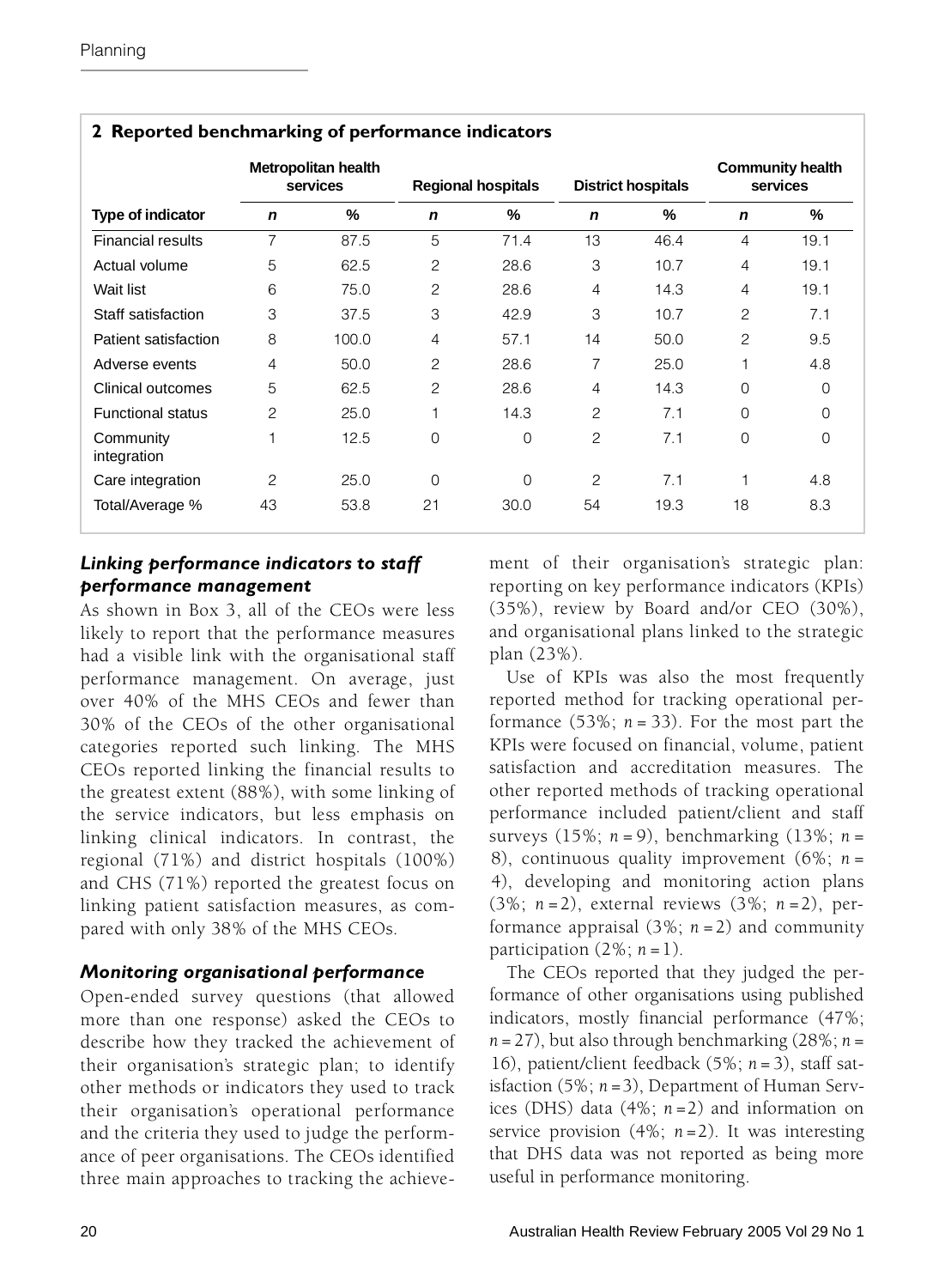|                          |             | Metropolitan health<br>services |             | <b>Regional hospitals</b> |             | <b>District hospitals</b> | <b>Community health</b><br>services |          |
|--------------------------|-------------|---------------------------------|-------------|---------------------------|-------------|---------------------------|-------------------------------------|----------|
| <b>Type of indicator</b> | $\mathbf n$ | %                               | $\mathbf n$ | %                         | $\mathbf n$ | %                         | n                                   | %        |
| <b>Financial results</b> | 7           | 87.5                            | 3           | 42.9                      | 10          | 35.7                      | $\overline{7}$                      | 33.3     |
| Actual volume            | 5           | 62.5                            | 2           | 28.6                      | 3           | 10.7                      | 7                                   | 52.8     |
| Wait list                | 5           | 62.5                            | 1           | 14.3                      | 4           | 14.3                      | 1                                   | 4.8      |
| Staff satisfaction       | 5           | 62.5                            | 2           | 28.6                      | 7           | 25.0                      | 4                                   | 19.1     |
| Patient satisfaction     | 3           | 37.5                            | 5           | 71.4                      | 21          | 100.0                     | 20                                  | 71.4     |
| Adverse events           | 3           | 37.5                            | 1           | 14.3                      | 5           | 17.9                      | 1                                   | 4.8      |
| Clinical outcomes        | 2           | 25.0                            | 1           | 14.3                      | 7           | 25.0                      | $\Omega$                            | 0        |
| <b>Functional status</b> | 0           | $\Omega$                        | 1           | 14.3                      | 4           | 14.3                      | $\Omega$                            | $\Omega$ |
| Community integration    | 1           | 12.5                            |             | 14.3                      | 3           | 10.7                      | $\Omega$                            | 0        |
| Care integration         | 2           | 25.0                            | 1           | 14.3                      | 3           | 10.7                      | 3                                   | 14.3     |
| Total/Average %          | 33          | 41.3                            | 18          | 25.7                      | 67          | 26.4                      | 43                                  | 20.0     |

#### <span id="page-4-0"></span>**3 Reported linking of indicators with staff performance management**

## **Discussion**

This study has identified weaknesses in performance monitoring within Victorian health care organisations. Although the CEOs reported use of a range of performance indicators, they were primarily traditional financial and volume indicators, which are unlikely to provide sufficient information for effective strategic control. In addition, there was little evidence that these organisations had effective systems in place, such as benchmarking or linking with performance management, to understand the implications of the performance information and translate them into management action. This varied by the type of organisation, with the larger organisations reporting significantly greater use of benchmarking than the smaller organisations. This study may provide some understanding of the apparently attenuated ability of these organisations to anticipate and respond in a timely manner to key strategic and operational issues. These findings are not inconsistent with other studies that have suggested that performance indicators used in the public and health sectors do not provide relevant information to position the organisations for future challenges.<sup>[3,](#page-7-12)[13](#page-7-13)</sup>

The literature defines three main phases in the development of performance monitoring: an initial focus on the financial perspective, moving to multi-dimensional performance measurement frameworks (such as the balanced scorecard), and more recently, a greater link to realisation of strategy.[14](#page-7-14) The balanced scorecard, with a 'balance' of financial, operational and customer satisfaction indicators, as a foundation to strategy maps, has been identified as an effective tool to monitor and improve organisational performance.[5](#page-7-4),[15](#page-7-15) There is overwhelming evidence of the need for organisations to derive their performance measures from strategic objectives, $^{7,16-19}$  $^{7,16-19}$  $^{7,16-19}$  $^{7,16-19}$  $^{7,16-19}$  and ensure that mechanisms are in place to measure achievement of mission and strategy.[20](#page-7-18) But this was not evident in this study. The majority of the organisations that participated in this survey have publicly available strategic plans, yet the performance indicators identified would not have provided sufficient information to monitor achievement of the nominated strategy.

## *Information requirements for monitoring performance*

Traditional financial indicators were devised from cost accounting systems designed for an environment of mass production of a few standardised items. The information systems under-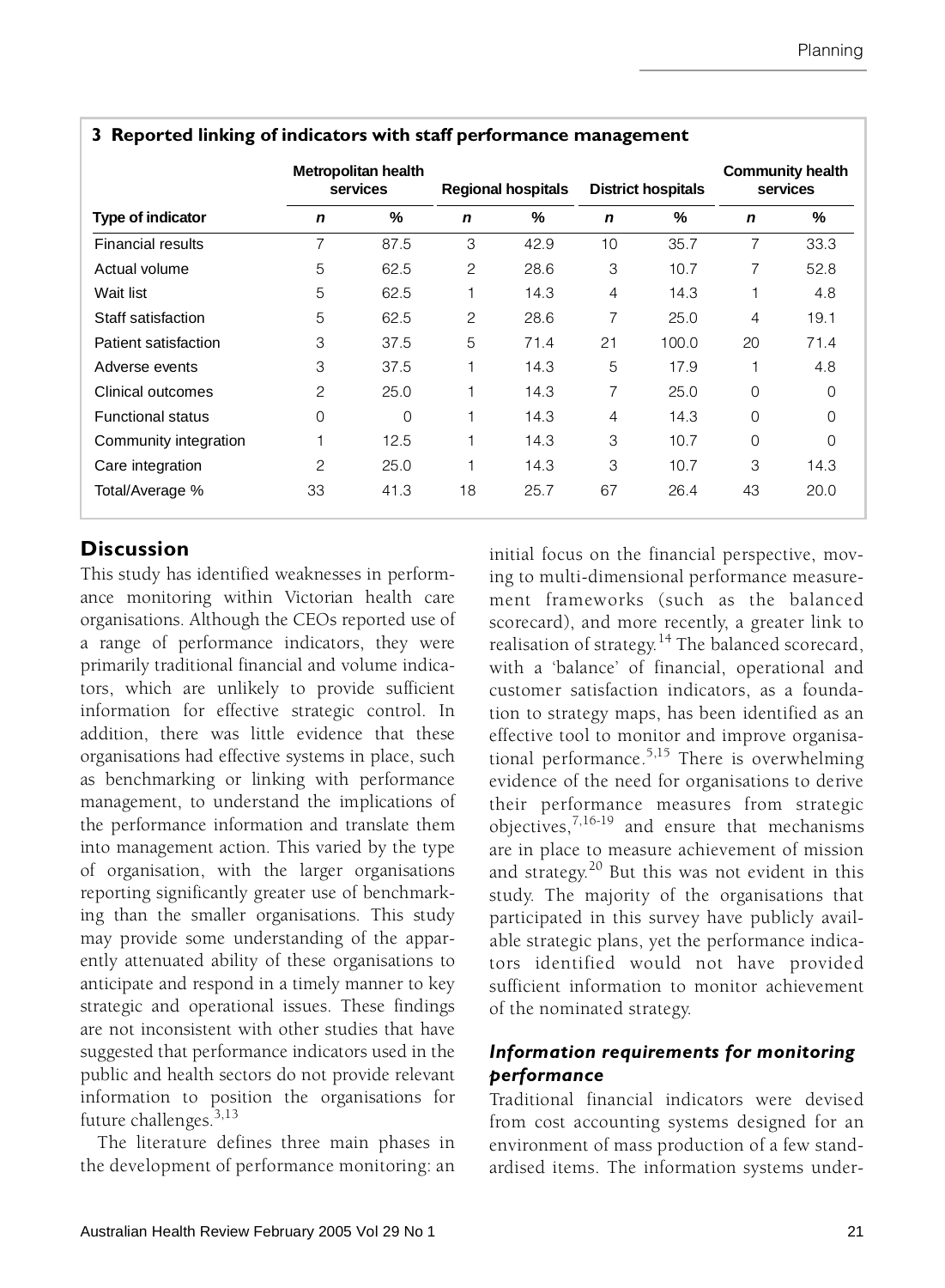lying these indicators are optimised for the management of transactions within departmental 'silos'. These traditional indicators do not accommodate the complex production processes of health care delivery and may pressure managers and supervisors into maximising short-term results, and thereby discourage a long-term strategic view.<sup>[21](#page-7-19)</sup>

Few health care organisations have information systems that can effectively track the total enterprise care processes from beginning to end. In addition, without sufficient balancing information on other operational areas, financial indicators cannot provide useful information on either the causes or solutions to problems, and are not useful in predicting future performance.<sup>[5](#page-7-4)</sup>

Financial indicators are unable to capture key business changes until it is too late, as reporting is based on actions taken months earlier.<sup>[16](#page-7-16)</sup> Even though the CEOs reported that these indicators were regularly reported to the governing board, it is not unusual for board members to be reviewing indicators from the month of May at the July board meeting, indicators that would have been related to management decisions made and implemented in much earlier time periods. How is it possible for the senior/ executive management team and the board to understand how the behaviours four to six months earlier have contributed to the reported financial and volume performance measures without other information?

A further concern related to the reported over-emphasis on financial and volume indicators is the negative impact that irrelevant performance information has been shown to have on effective performance monitoring. Health care is a high velocity industry, characterised by discontinuous change and inaccurate information.<sup>22</sup> Even when there are performance data that provide the basis for judgments about organisational performance ('diagnostic information'), the simultaneous presence of information that is not useful for this purpose ('nondiagnostic information') has been shown to lead decision makers to discount the importance of the truly diagnostic information.<sup>[23](#page-7-21)</sup> Nisbett, Zukier and Lemley termed this phenomenon the dilution effect.<sup>24</sup> The dilution effect may be the most serious consequence of the reported over-emphasis on financial and volume indicators.

In the health sector information that enables valid benchmarking on cost and clinical outcomes can be considered to be diagnostic information. On the other hand, non-diagnostic financial information may indicate that the service makes a financial loss against the payments made by a funder. Using the 'non-diagnostic' information the decision makers might conclude that the service performance (rather than the funding) is inadequate when, in fact, the diagnostic information suggests good performance on both cost and clinical outcomes.

Other jurisdictions have recognised the need to monitor a broader suite of indicators that ensures useful information on the 'business of providing health care', with balanced scorecard approaches used effectively to monitor strategy and operations in health service organisations.[7](#page-7-6),[8,](#page-7-7)[15](#page-7-15)[,25,](#page-7-23)[26](#page-7-24) There are also other sources of requirements for a balanced set of performance indicators, including important changes to corporate reporting and international financial reporting standards, $27$  increasing requirements for strong corporate governance<sup>28</sup> and greater awareness of the information needs of the dif-ferent stakeholders<sup>[9](#page-7-8)</sup>

## *Organisational requirements for monitoring performance*

Although there is a strong body of literature that confirms the performance benefits of benchmarking, $6,10,29$  $6,10,29$  $6,10,29$  the CEOs reported relatively limited use. While this is consistent with findings of other studies,  $30,31$  $30,31$  it suggested a limitation in the ability of these organisations to improve performance. When acknowledged high quality health care organisations, such as those that have been named as recipients of the Malcolm Baldrige National Quality Award, communicate their lessons learned, benchmarking is always identified as essential to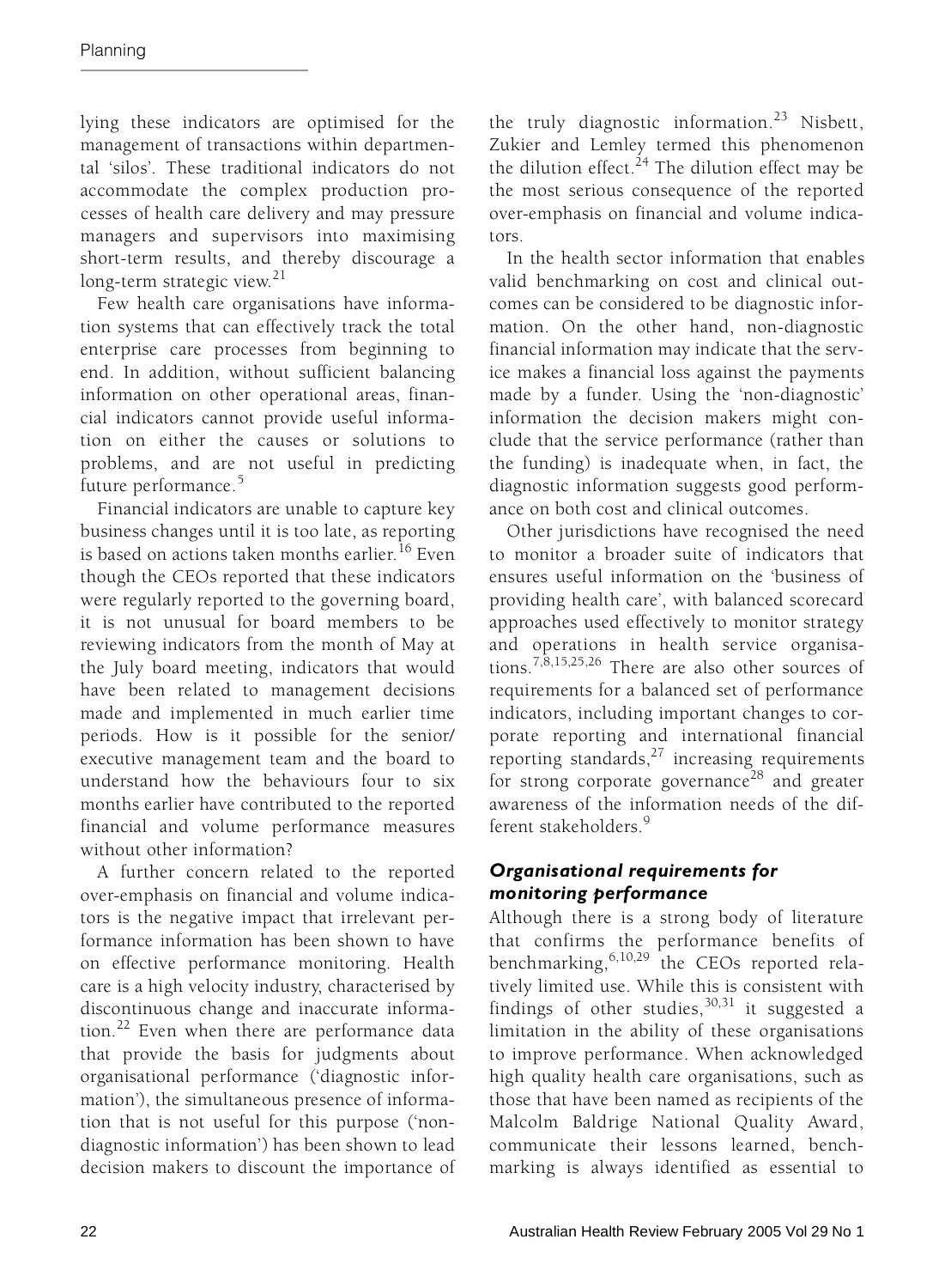ensuring the delivery of high quality health care.<sup>20</sup> Ensuring effective benchmarking requires investment of resources. The ability of the metropolitan health services to mobilise resources for performance measurement and benchmarking perhaps explains the significant difference in use of benchmarking between the MHS and the other health care organisations in this study.

This study also found that few organisations were able to ensure that performance requirements (as related to key performance indicators) were embedded in staff performance management processes. These findings highlight the difficulties health sector organisations have, in comparison with other industries such as manufacturing or sales, in translating strategic goals to individual and team performance expectations. Although many public sector organisations have effective performance monitoring, few have been able to link the scorecard indicators to the managers' and staff performance goals. $^{11}$  Yet, the research is very strong in this area: organisational performance (measured variously as financial performance, productivity, quality performance and market share) has been found to be positively related to human resource management practices directly linked to the organisational strat-egy.<sup>[11](#page-7-10)[,32](#page-7-30)[,33](#page-7-1)</sup> At a minimum, results-based performance appraisal has been associated with improved performance, as has the use of performance-contingent incentive compensation.[12](#page-7-11) This is an area that requires ongoing support to better define valid, comparable health outcome indicators that can be visibly linked to individual and team performance requirements. With support, this area provides a strong opportunity for the organisations surveyed to improve performance.

## *Limitations of this study*

As performance monitoring is an evolving area in the health sector, our results may have been confounded by lack of consistency in the use of terminology by CEOs in different sectors and with different backgrounds, a problem we propose to pursue in further research. We also recognise that performance monitoring can involve a range of qualitative and often intuitive knowledge that is not readily apparent in reported measures. This paper reports on how the CEOs described performance monitoring in their organisations — additional study is required on the use of perceptions, the performance measures collected by other levels in the organisation, and, most importantly, the impact of government policy in influencing the performance measures these organisations collect.

# **Conclusion**

Effective strategic control requires appropriate performance measurement, and the mechanisms to translate data into knowledgeable actions,<sup>[4](#page-7-3)</sup> neither of which were strongly demonstrated in this study of performance monitoring in the Victorian health care sector. It is recognised that performance reporting in the health sector is both complex and costly,  $19$  and research in this area has found that those organisations with effective performance monitoring systems were well supported with technical expertise and assistance in data reporting, benchmarking and quality performance.<sup>[6](#page-7-5)</sup> This study suggests opportunities for improvement in the performance monitoring of Victorian health sector organisations, as well as the need for further research to explore the identified issues in more detail. Policymakers and funders should consider how best to support health sector organisations in improving performance monitoring.

# **Competing interests**

Dr Leggat is a member of the Board of Directors of one of the organisations that may have completed a survey questionnaire.

# **Acknowledgements**

We would like to thank two anonymous reviewers for providing highly relevant suggestions for the paper.